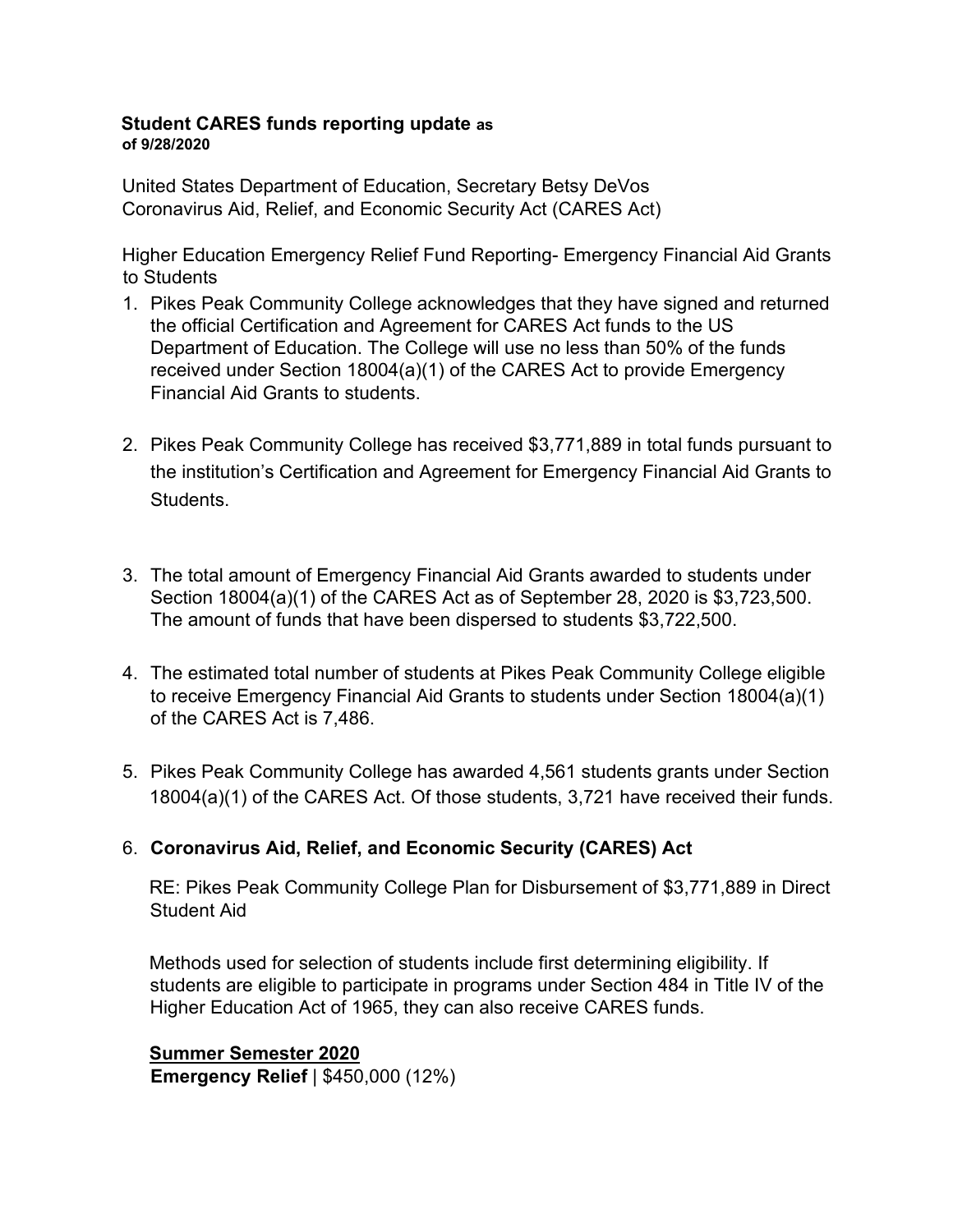**Target Group:** Students enrolled in Spring 2020 and Summer 2020 terms who were negatively impacted by COVID-19. *(leftover funds rolling into Fall term)* **Award:** Up to \$700 grants for students needing help with the following: o Cost of Education  $\circ$  Food insecurities  $\circ$  Housing insecurities  $\circ$  Technology for online classes\*

\* \$50,000 of the funding is specifically for acquiring and distributing laptop computers for students.

**Qualifying students:** Students enrolled during Spring, Summer, and Fall semesters (as funding remains available).

**Outreach method:** Electronic application shared via texts, email, social media, College website, and Faculty & Staff referrals

**Disbursement:** Posted directly to student accounts

**Award availability:** \$400,000 *(awarded to approximately 571 students)* and \$50,000 *(awarded to 100 students)*

## **Summer 2020 Momentum Scholarships | \$1,000,000 (26.5%)**

**Target Group:** (student groups will be included in phases depending on availability of funds)

- O Phase 1 Those students enrolled spring 2020 as of March 13, 2020, who submitted a FAFSA, and who are currently in good standing.
- O Phase 2 Those students enrolled spring 2020 as of March 13, 2020, and who are currently in good standing, and those students who applied to PPCC by March 13, 2020 and who have applied for financial aid.

**Award:** \$1,000 scholarships available for enrollment in Summer term\*

**Qualifying Students:** Students indicating their education was disrupted by Covid19, who are eligible to apply for Title IV aid, and who were not 100% online for Spring 2020

**Outreach Method:** Email, with form indicating need, sent to student group identified above.

**Disbursement:** Aid posted to student account, processed through student accounts *(this scholarship would not impact other aid).*

**Award Availability:** Total of \$1,000,000 *(awarded until funds expended, may consider over-awarding based on historical drop rates).*

# **Fall 2020 Momentum Scholarships | \$2,321,889 (61.5%)**

**Target Group:** (student groups will be included in phases depending on availability of funds)

O Phase 1 - Those students enrolled spring 2020 as of March 13, 2020, who submitted a FAFSA, and who are currently in good standing.

O Phase 2 - Those students enrolled spring 2020 as of March 13, 2020, and who are currently in good standing, and those students who applied to PPCC by March 13, 2020 and who have applied for financial aid

**Award:** \$1,000 scholarships available for enrollment in Fall term\*